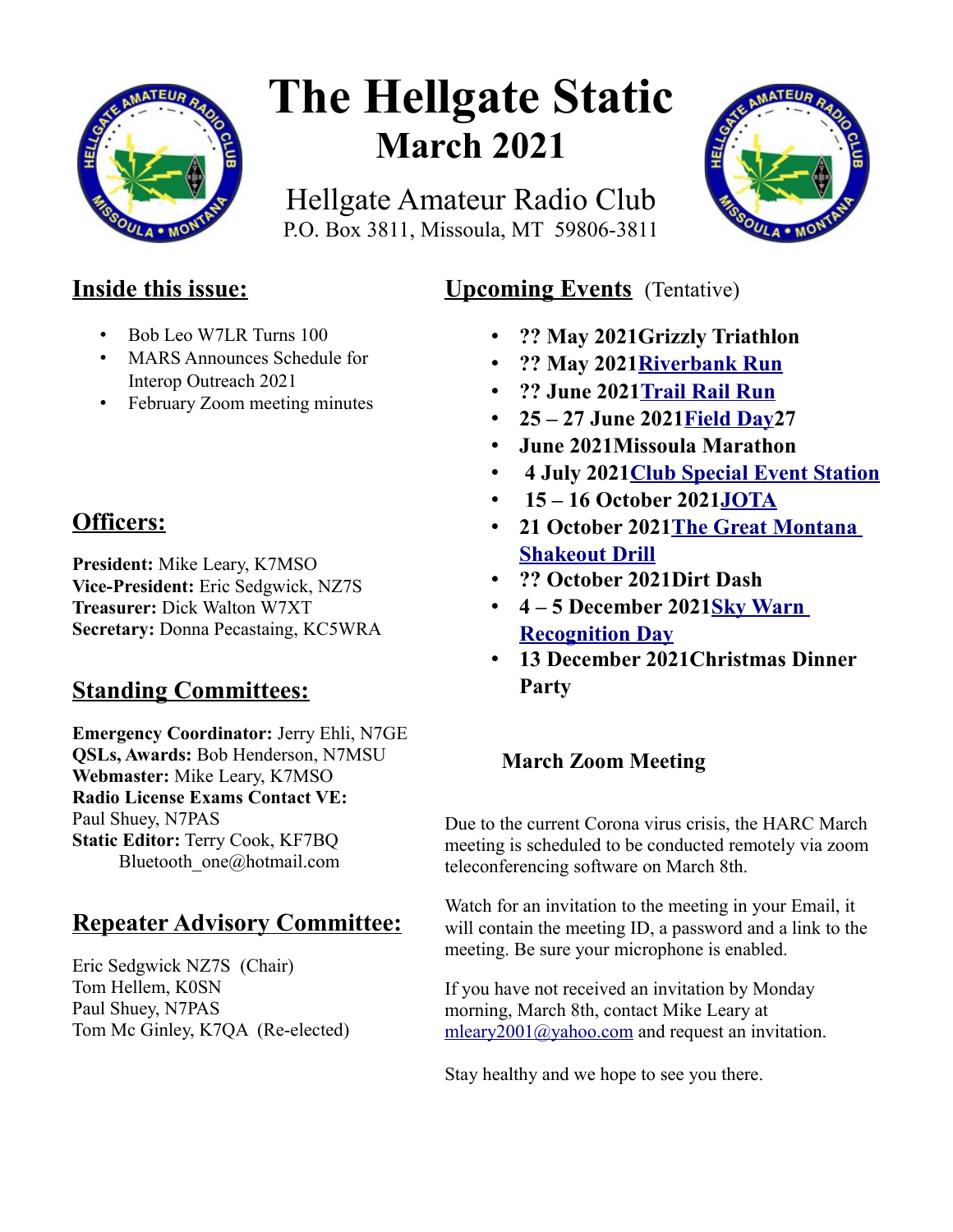### **Bob Leo, W7LR Turns 100 Years Young**



Bob Leo, W7LR , of Bozeman, turned 100 on February 26th. Licensed ham for 88 years. W7LR started as an swl in 1933 by building a receiver from an article by Hugo Gernsback. It had a coil wound on an oatmeal box, used pieces of tin can for tuning capacitor, and a type 30 tube. Licensed in 1937 as W6PBV.

WW II for five years in U S Navy as RM1C radioman and later as LtCmdr. Operator at NPG and later in radio intelligence work.

In 1948 went to East Africa with the Hallicrafter Expedition, operating VQ3HGE VQ4EHG and VQ5GHE. Climbed Mt Kilimanjaro and spent nearly a year in that area.See QST Dec 1993 for the story of that dxpedition.

Next went on Norwegian tanker to Persian Gulf. Worked for Arabian Am Oil Co for two years in HZA and in the Great Arabian Desert.Visiting operator at HZ1AB. Also operated MP4BAL on Bahrein Island during that period. Back to W6 land, then Arizona, then Montana.

 W7LR. Was in Thailand 1963 to 1965 as HS1L, and helped found the Radio Amateur Society of Thailand (RAST). While in Thailand traveled to many SE Asian countries, including Angkor Wat in Cambodia.

Retired from teaching EE at Montana State Univ. EE degrees from Cal Tech and Stanford. Registered Professional Engineer in MT & CA. EE Consultant on electrical accidents and fires.

An interesting 2016 interview with Bob can be listened to in a podcast at qsotoday.com at:

<https://www.qsotoday.com/podcasts/w7lr>

Best wishes for many more Bob.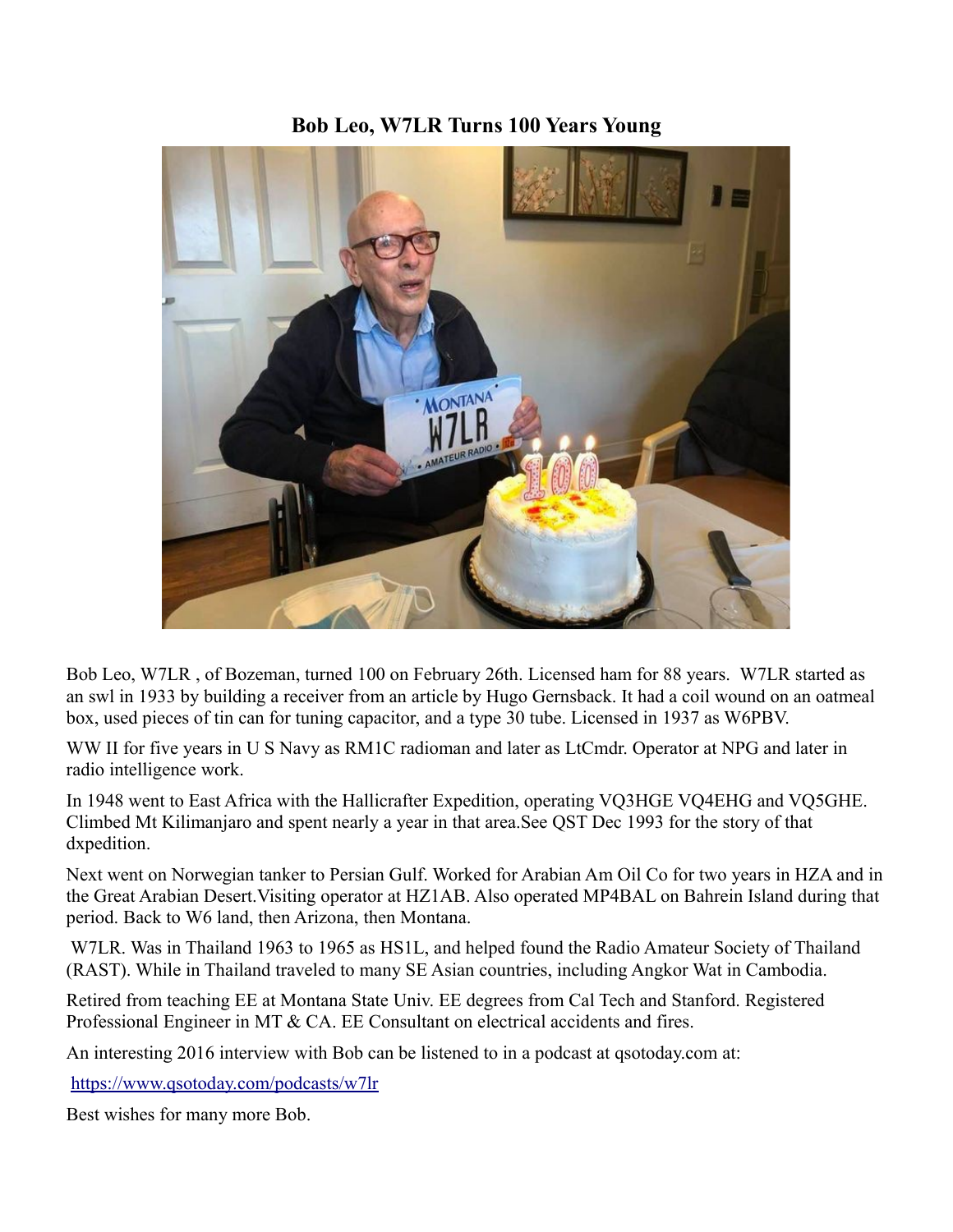### **MARS Announces Schedule of 2021 Dates for 60-Meter Interoperability**

#### *02/03/2021*

The Military Auxiliary Radio System (MARS) has announced dates in 2021 during which MARS members will operate on 60 meters for interoperability with the amateur radio community. Some dates coincide with quarterly Department of Defense Communications Exercises (COMEX).

All exercises will begin on channel 1 as the initial calling channel and move to other 60-meter working channels as may be appropriate.

"In addition to voice calls, I want to introduce passing ICS 213 messages in both voice and digital modes to enhance the overall interop experience," said US Army MARS Chief Paul English, WD8DBY. "Our exercises will yield the frequencies to other scheduled exercises or mission activations, which may be called by other agencies for interop support (e.g., hurricane, wildfire, etc). We regularly instruct MARS members to work cooperatively with the amateur radio community during the use of the 60-meter interop channels. We will continue to track our 60-meter usage and activities.

**February 23 – 27** Exercise: DOD COMEX 21-1 Location: CONUS **March 1 – 7** Exercise: Interop Outreach Location CONUS **April 3 – 10** Exercise: Interop Outreach Location CONUS **April 30 – May 6** Exercise: DOD COMEX 21-2 **May 7 – 8** Exercise: Armed Forces Day Cross-Band Test Location: CONUS **June 1 – 6** Exercise: Interop Outreach **Location CONUS**

**July 5 – 10** Exercise: Interop Outreach Location CONUS **July 20 – 22** Exercise: DOD COMEX 21-3 Location: CONUS **August 2 – 8** Exercise: Interop Outreach Location CONUS **September 1 – 6** Exercise: Interop Outreach Location CONUS **October 1 – 31** Exercise: DOD COMEX 21-4 Location: CONUS